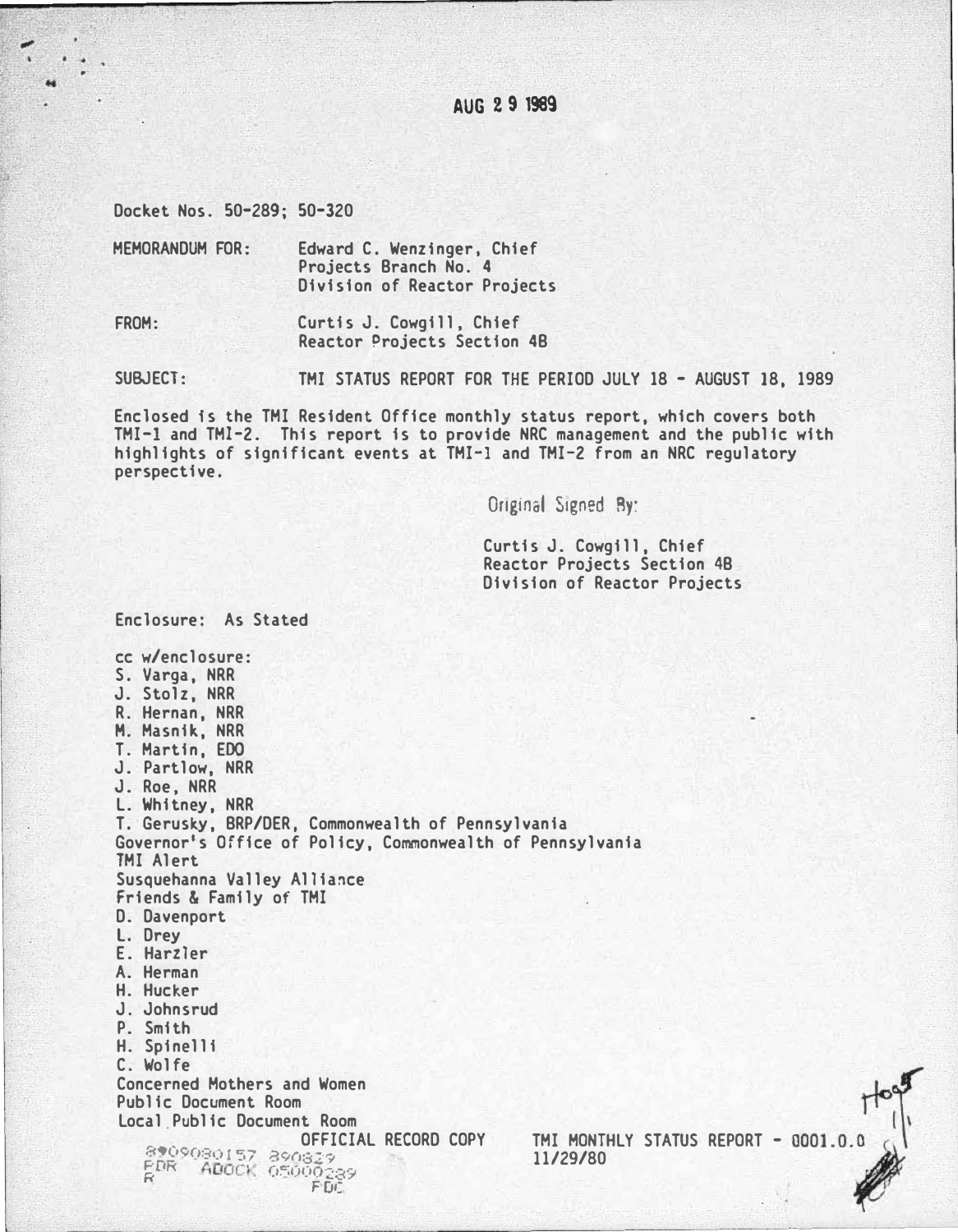Edward C. Wenzinger

÷

AUG 2 9 1989

bcc w/enclosure: K. Abraham, RI (2 copies)<br>M. Miller, RI W. Kane, RI<br>W. Baunack, RI C. Cowgill, RI<br>J. Bell, NRR Region I Docket Room (w/concurrences) F. Young, RI (3 copies)<br>D. Johnson<br>T. Moslak<br>L. Thonus R. Brady

RI:DRPC FYoung/p



RI:DRP EWenzing

 $8/29/89$ 

804/89<br>OFFICIAL RECORD COPY 8/25/89

TMI MONTHLY STATUS REPORT - 0002.0.0 11/29/80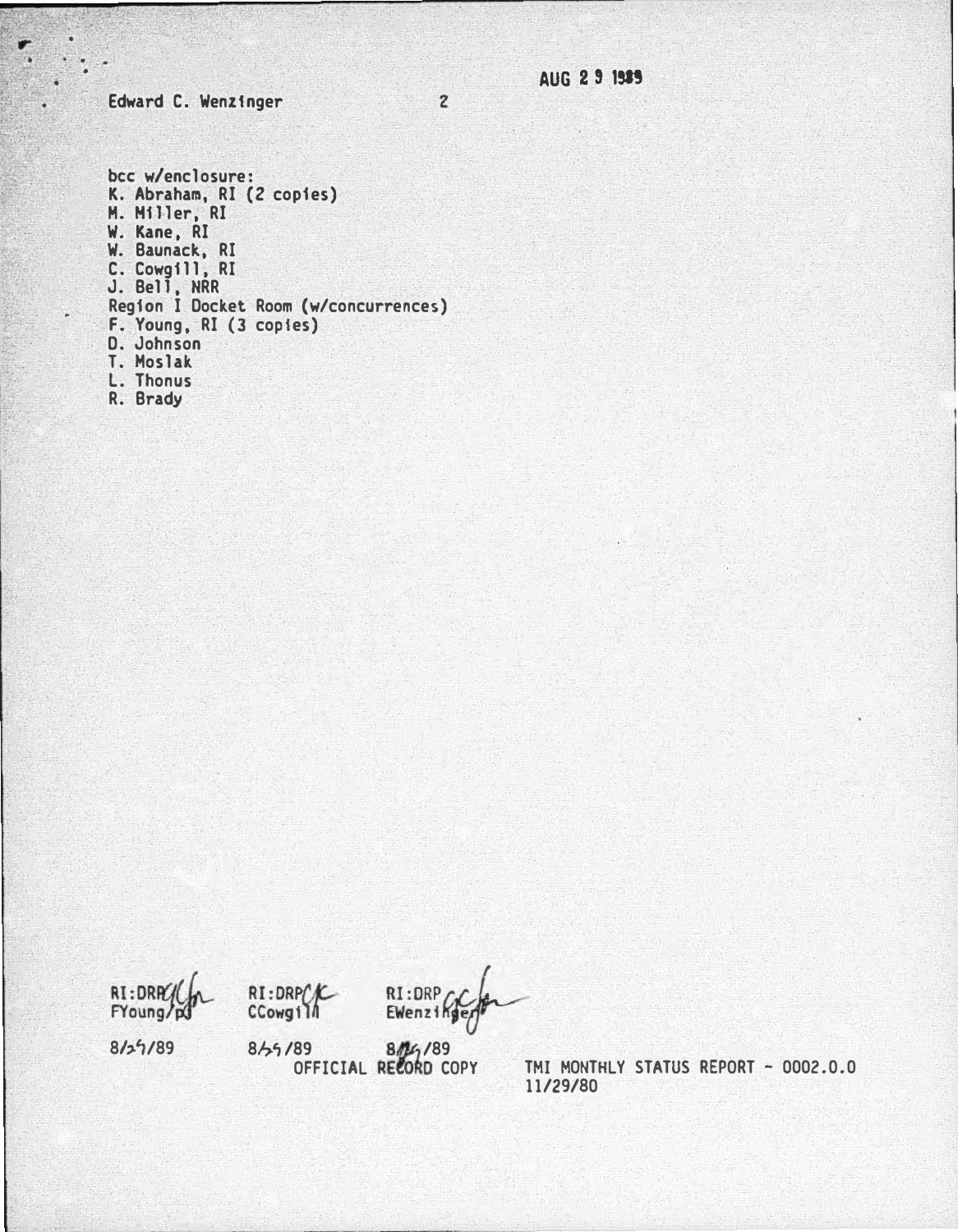## **ENCLOSURE**

# TMI-1 AND TMI-2 STATUS REPORT FOR THE PERIOD

#### **JULY 18 - AUGUST 18, 1989**

#### $TMI-1$  $1.$

#### a. Facility Operations Summary

TMI Unit 1 operated at full power during this report period, completing 233 days of continuous operation on August 18, 1989. No significant events or challenges to plant safety systems occurred during this period.

### 2. TMI-2

### a. facility Activfties Summary

During this report period, defueling crews continued to remove core debris frow the lower head of the vessel using pick and place techniques and air lifting equipment. Debris was also removed from the reactor vessel hot legs using a specially designed scraper/vacuuming tool. Approximately 15,000 lbs. of material remain in the vessel. The majority of this material is located in the annular space between the baffle plates and core former walls. Removal of the core baffle plates are required to defuel this area. To remove the baffle plates, 864 bolts, that secure the plates, must be removed. To date, defueling crews have removed 831 bolts, either by using a remotely operated hydraulic wrench, or drilling out the bolts. The remaining bolts will be removed upon completion of high pressure (cavijet) operations designed to break up material that is adhering to adjacent surfaces.

Present schedules indicate that reactor vessel defueling will be completed by this fall.

During late September, the licensee will perform a series of tests to characterize the indications of cracking observed around the  $E-7$  and G-6 incore instrumentation nozzles on the lower head. Special tools will be fabricated to determine the size, nature, and extent of these crack indications. Other areas of the lower head will also be examined for additional crack indications.

# 3. NRC Staff Activities

The NRC staff assigned on site at this period consisted of a senior resident inspector, three resident inspectors, and a project manager for  $TM-2.$